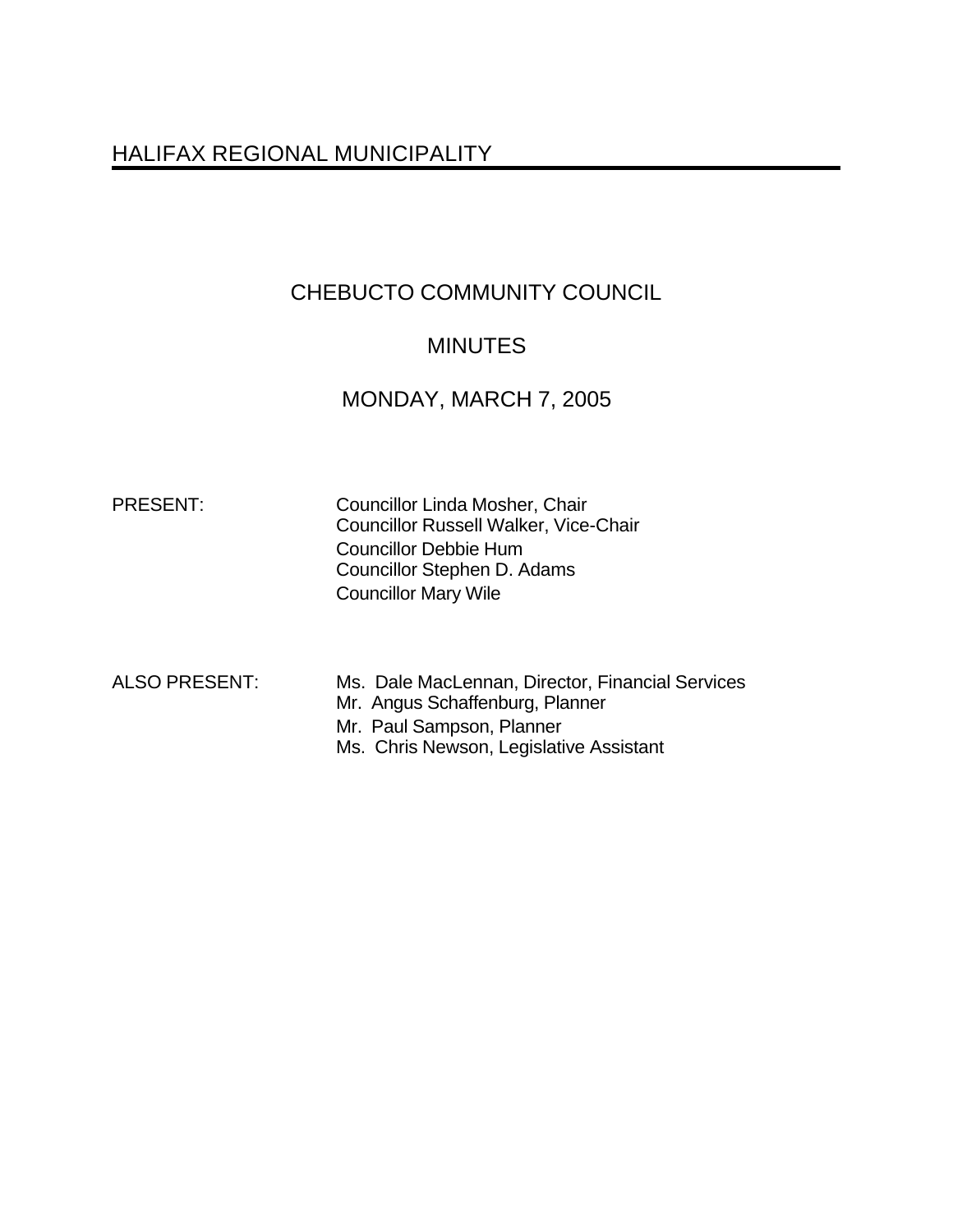## **TABLE OF CONTENTS**

| 1.               |                                                                                                                                                                                                                                                                                                                                                                                                                                                                                                                                    |  |  |  |
|------------------|------------------------------------------------------------------------------------------------------------------------------------------------------------------------------------------------------------------------------------------------------------------------------------------------------------------------------------------------------------------------------------------------------------------------------------------------------------------------------------------------------------------------------------|--|--|--|
| 2.               |                                                                                                                                                                                                                                                                                                                                                                                                                                                                                                                                    |  |  |  |
| 3.               | APPROVAL OF THE ORDER OF BUSINESS AND APPROVAL OF ADDITIONS                                                                                                                                                                                                                                                                                                                                                                                                                                                                        |  |  |  |
| $\overline{4}$ . |                                                                                                                                                                                                                                                                                                                                                                                                                                                                                                                                    |  |  |  |
|                  | 4.1                                                                                                                                                                                                                                                                                                                                                                                                                                                                                                                                |  |  |  |
|                  | 4.1.1<br>As-of-Right Development Along Bedford Highway  4<br>4.1.2<br>Proposed Sign - Shoppers Drug Mart, Herring Cove Road  4<br>4.1.3<br>Hurricane Juan Clean-Up in Districts 10, 15, 16, 17 and 18 4<br>4.1.4<br>Armdale Rotary Traffic Signal St. Margaret's Bay Road/Herring Cove<br>4.1.5<br>4.1.6<br>Preservation of the Blue Mountain/Birch Cove Lakes area 5<br>4.1.7<br>4.1.8<br>Designation of Property to Parkland/Conservation - Keyworth Lane area<br>4.1.9<br>4.1.10 Update on Melvin Road (Purcell's Cove area)  5 |  |  |  |
| 5.               |                                                                                                                                                                                                                                                                                                                                                                                                                                                                                                                                    |  |  |  |
| 6.               |                                                                                                                                                                                                                                                                                                                                                                                                                                                                                                                                    |  |  |  |
| 7.               |                                                                                                                                                                                                                                                                                                                                                                                                                                                                                                                                    |  |  |  |
| 8.               | 8.1 Case 00567: Development Agreement - Lands of Butler Brothers Limited -                                                                                                                                                                                                                                                                                                                                                                                                                                                         |  |  |  |
| 9.               | CORRESPONDENCE, PETITIONS AND DELEGATIONS  5 & 6                                                                                                                                                                                                                                                                                                                                                                                                                                                                                   |  |  |  |
| 10.              |                                                                                                                                                                                                                                                                                                                                                                                                                                                                                                                                    |  |  |  |
| 11.              |                                                                                                                                                                                                                                                                                                                                                                                                                                                                                                                                    |  |  |  |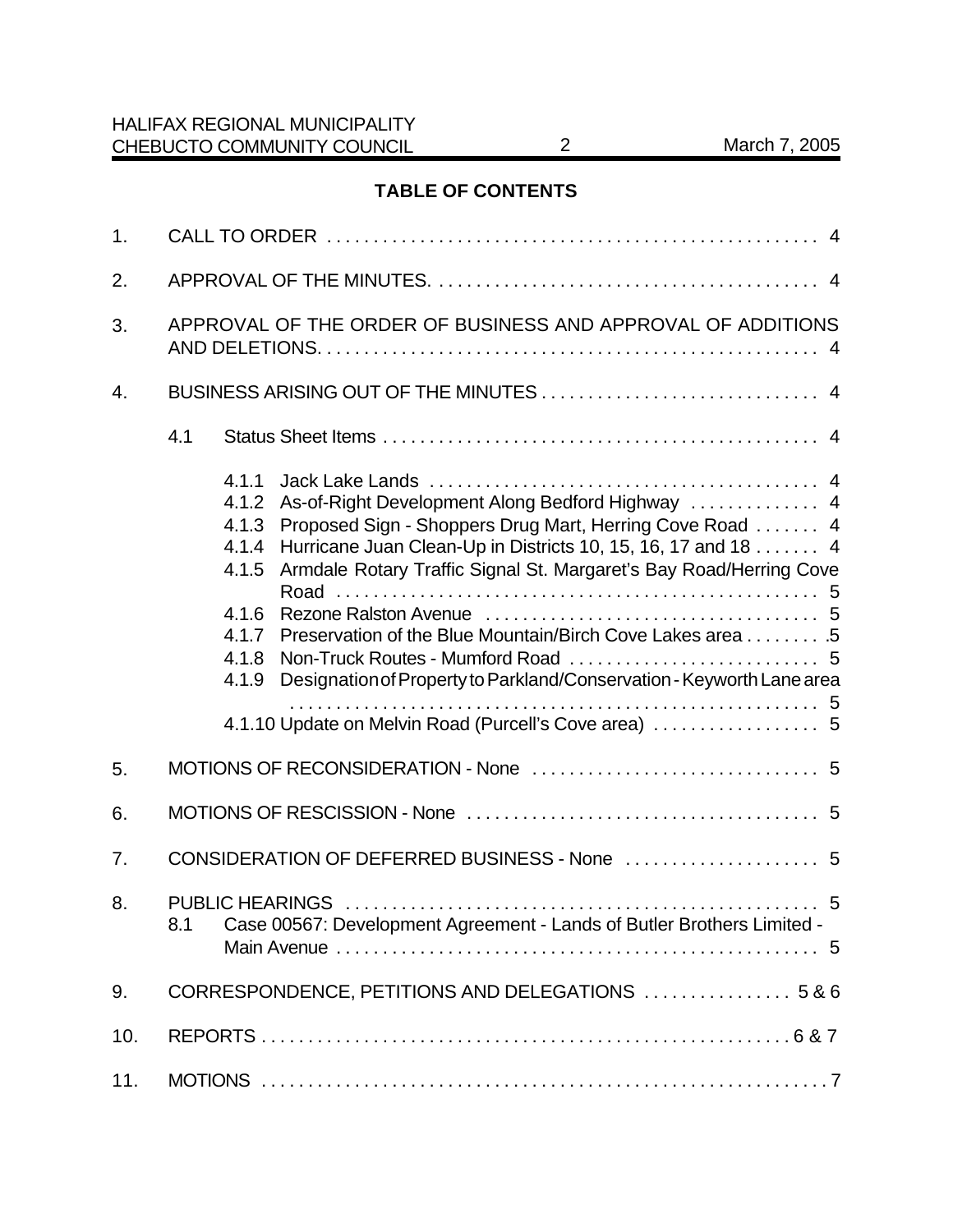| <b>HALIFAX REGIONAL MUNICIPALITY</b><br>CHEBUCTO COMMUNITY COUNCIL | $\overline{\textbf{3}}$ | March 7, 2005 |
|--------------------------------------------------------------------|-------------------------|---------------|
|                                                                    |                         |               |
|                                                                    |                         |               |
|                                                                    |                         |               |
|                                                                    |                         |               |
|                                                                    |                         |               |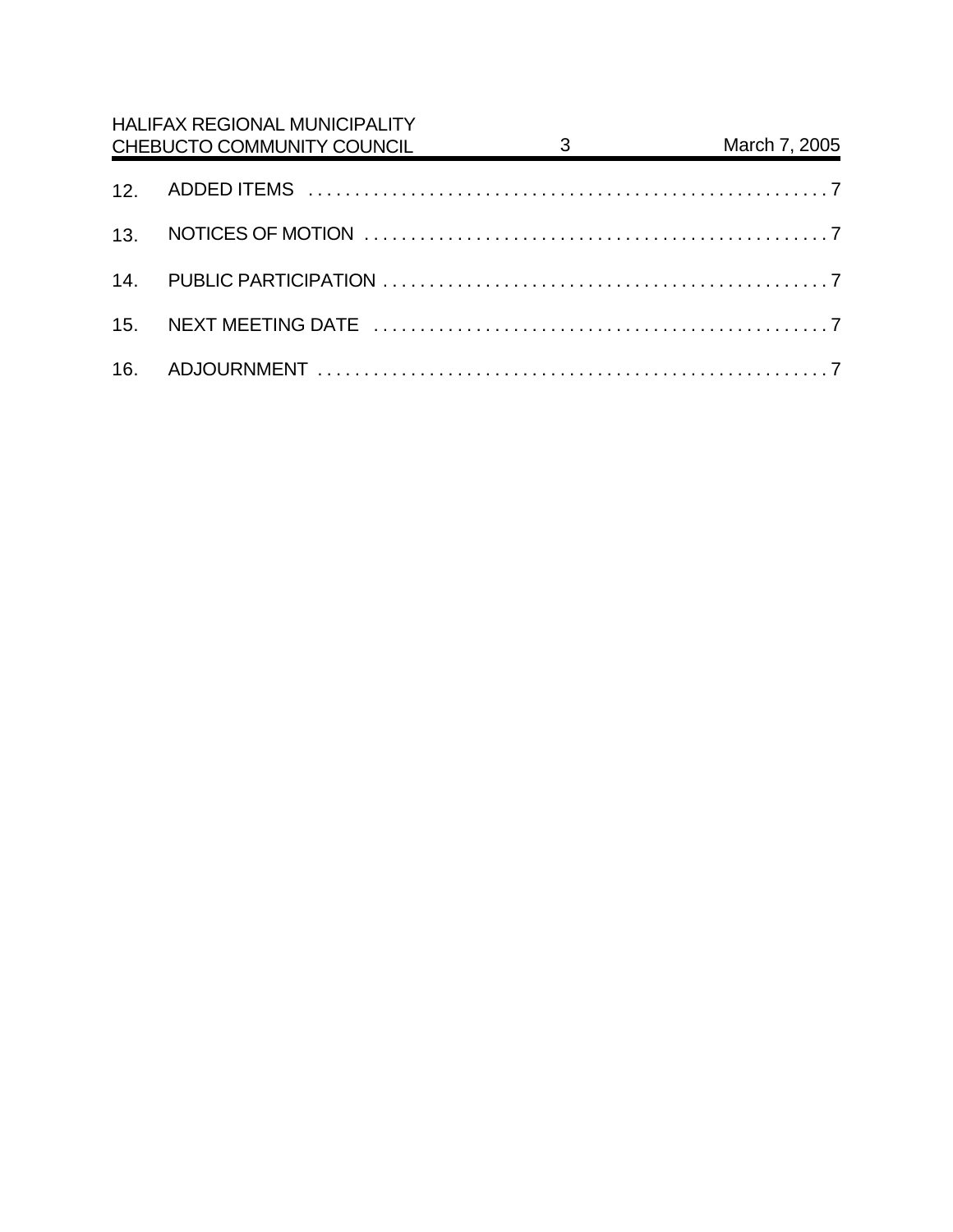### **1. CALL TO ORDER**

The Chair called the meeting to order at 7:05 pm.

**2. APPROVAL OF THE MINUTES** - January 5 & 6, 2005, January 10, 2005 and February 7, 2005.

**Deferred** to April 4, 2005.

## **3. APPROVAL OF THE ORDER OF BUSINESS AND APPROVAL OF ADDITIONS AND DELETIONS**

**Move:** Item 10.1 Financial Services Staff Report to after 11.1 Motions - Rezoning of Lot 3 Crown Drive.

**MOVED BY Councillor Walker, seconded by Councillor Hum that the agenda be approved as amended. MOTION PUT AND PASSED UNANIMOUSLY.**

### **4. BUSINESS ARISING OUT OF THE MINUTES**

- 4.1 Status Sheet Items
	- 4.1.1 Jack Lake Lands

**MOVED BY Councillor Adams, seconded by Councillor Walker that staff identify an HRM owned property around Kidston Lake in Spryfield that would be appropriate to exchange with the property owner. MOTION PUT AND PASSED UNANIMOUSLY.**

**Item to remain on the status sheet.** 

4.1.2 As-of-Right Development Along Bedford Highway

Councillor Hum advised a town hall meeting was held. She will be meeting again with staff. **Item to remain on the status sheet.** 

4.1.3 Proposed Sign - Shoppers Drug Mart, Herring Cove Road

Councillor Adams advised staff are working on the issue. **Item to remain on the status sheet.** 

4.1.4 Hurricane Juan Clean-Up in Districts 10, 15, 16, 17 and 18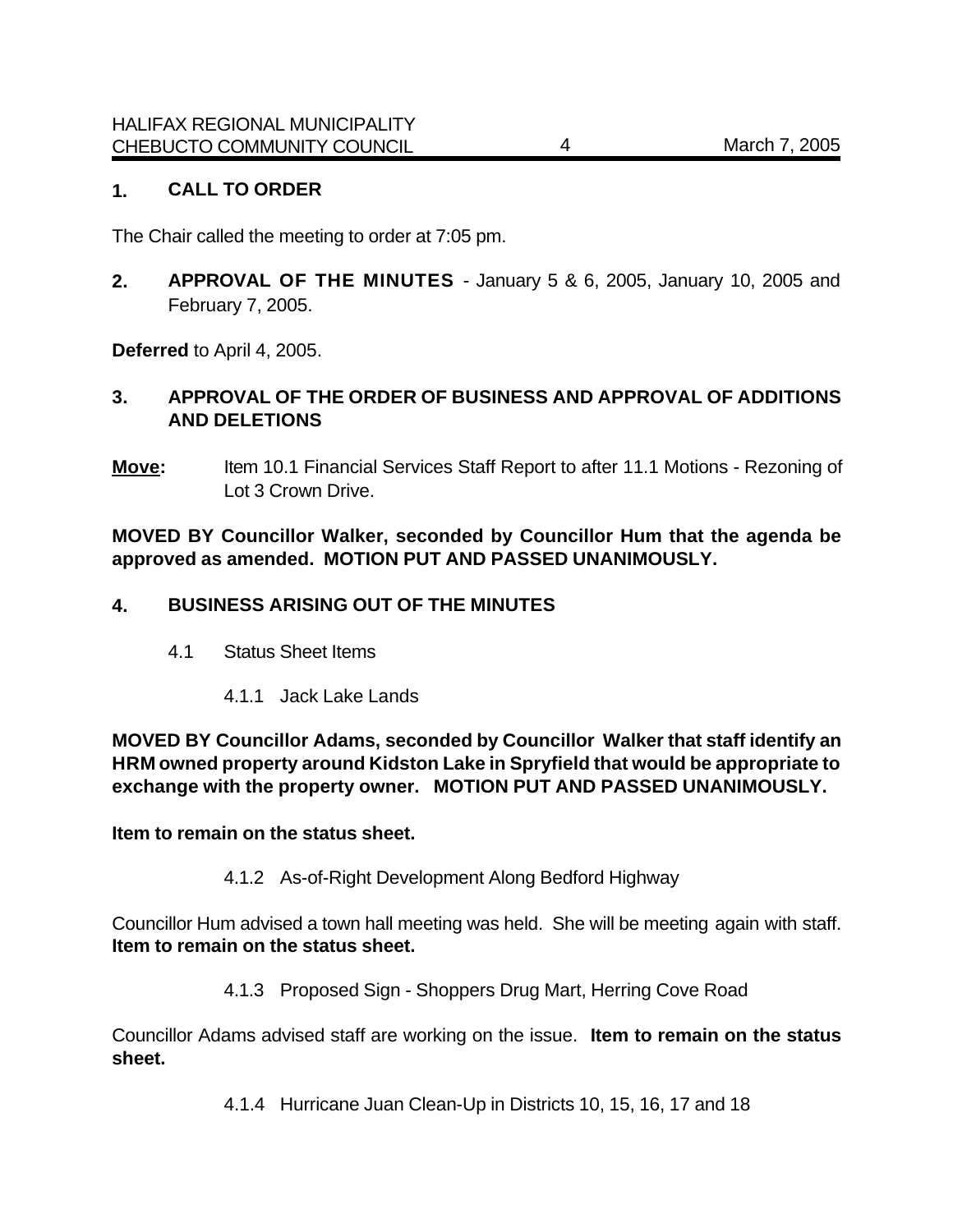Councillor Hum advised no further information has been received. Staff are working on the issue. **Item to remain on the status sheet.** 

- 4.1.5 Armdale Rotary Traffic Signal St. Margaret's Bay Road/Herring Cove Road
- ! An Information Report dated January 26, 2005 was previously circulated to Community Council and is on file in the Municipal Clerk's Office.

Councillor Mosher advised an information report was received and a copy mailed to the resident who raised the concern. **Item to be removed from the status sheet .**

> 4.1.6 Re-Zone Ralston Avenue and Pearson Avenue from R2 General Residential to R1 Single Family Dwelling Designation

Councillor Walker advised there has been no information at this time. **Item to remain on the status sheet**.

4.1.7 Preservation of the Blue Mountain/Birch Cove Lakes Area

Councillor Hum advised no information has been received. **Item to remain on the status sheet.** 

4.1.8 Non-Truck Routes - Mumford Road

Councillor Walker advised a report is forthcoming for April. **Item to remain on the status sheet.** 

> 4.1.9 Designation of Property to Parkland/Conservation - Keyworth Lane area.

Councillor Adams advised no information has been received. **Item to remain on status sheet.** 

4.1.10 Update on Melvin Road (Purcell's Cove area).

No information received to date. **Item to remain on the status sheet**

## **5. MOTIONS OF RECONSIDERATION - None**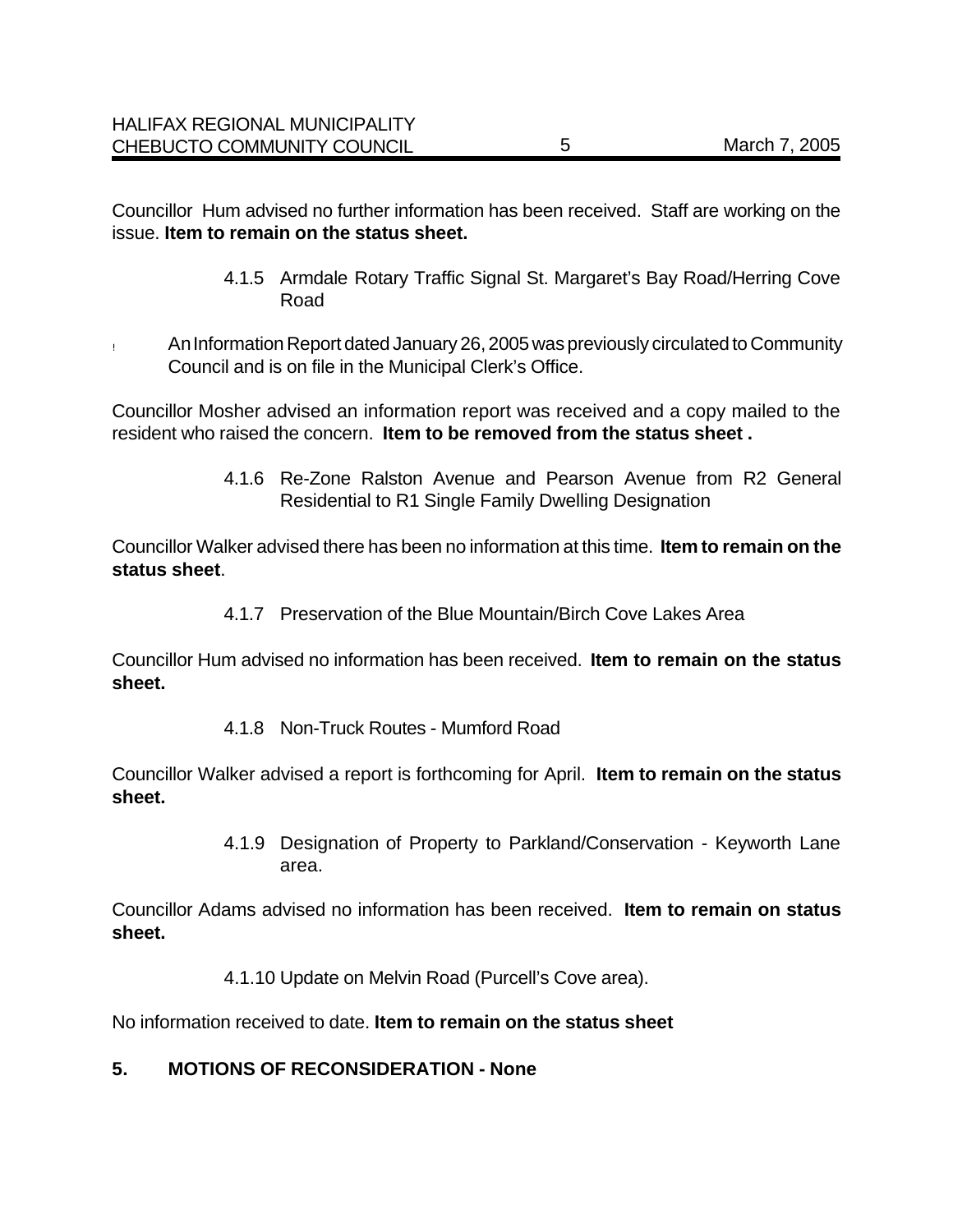#### **6. MOTIONS OF RECISSION - None**

#### **7. CONSIDERATION OF DEFERRED BUSINESS - None**

**8. PUBLIC HEARINGS - None**

### **9. CORRESPONDENCE, PETITIONS AND DELEGATIONS**

- 9.1 Correspondence None
- 9.2 Petitions None
- 9.3 Delegations

#### 9.3.1 FOWL - Friends of Whimsical Lake

• A copy of the presentation by FOWL is on file in the Municipal Clerk's Office.

Ms. Stella Lord and Mr. Jonathan Curtis, members of FOWL, expressed concerns with possible future development in the Whimsical Lake area and requested Chebucto Community Council's support in protecting this area including: protection of the water quality of the lake and surrounding water courses as well as maintaining the current zoning of park/institutional.

**MOVED BY Councillor Adams, seconded by Councillor Wile that HRM Planning, Parks & Recreation and Environmental Engineering staff prepare a report with recommendations on how to;**

- **1. Protect the Whimsical Lake area.**
- **2. Improve and protect the water quality of Whimsical Lake and surrounding water courses.**
- **3. Maintain the existing park/institutional zoning in a 50 metre band around the edge of the wetlands.**

Councillor Adams requested this report be considered a priority by staff.

### **MOTION PUT AND PASSED UNANIMOUSLY.**

#### **10. REPORTS**

10.1 FINANCIAL SERVICES STAFF REPORT

To be dealt with later in the meeting. See page 7.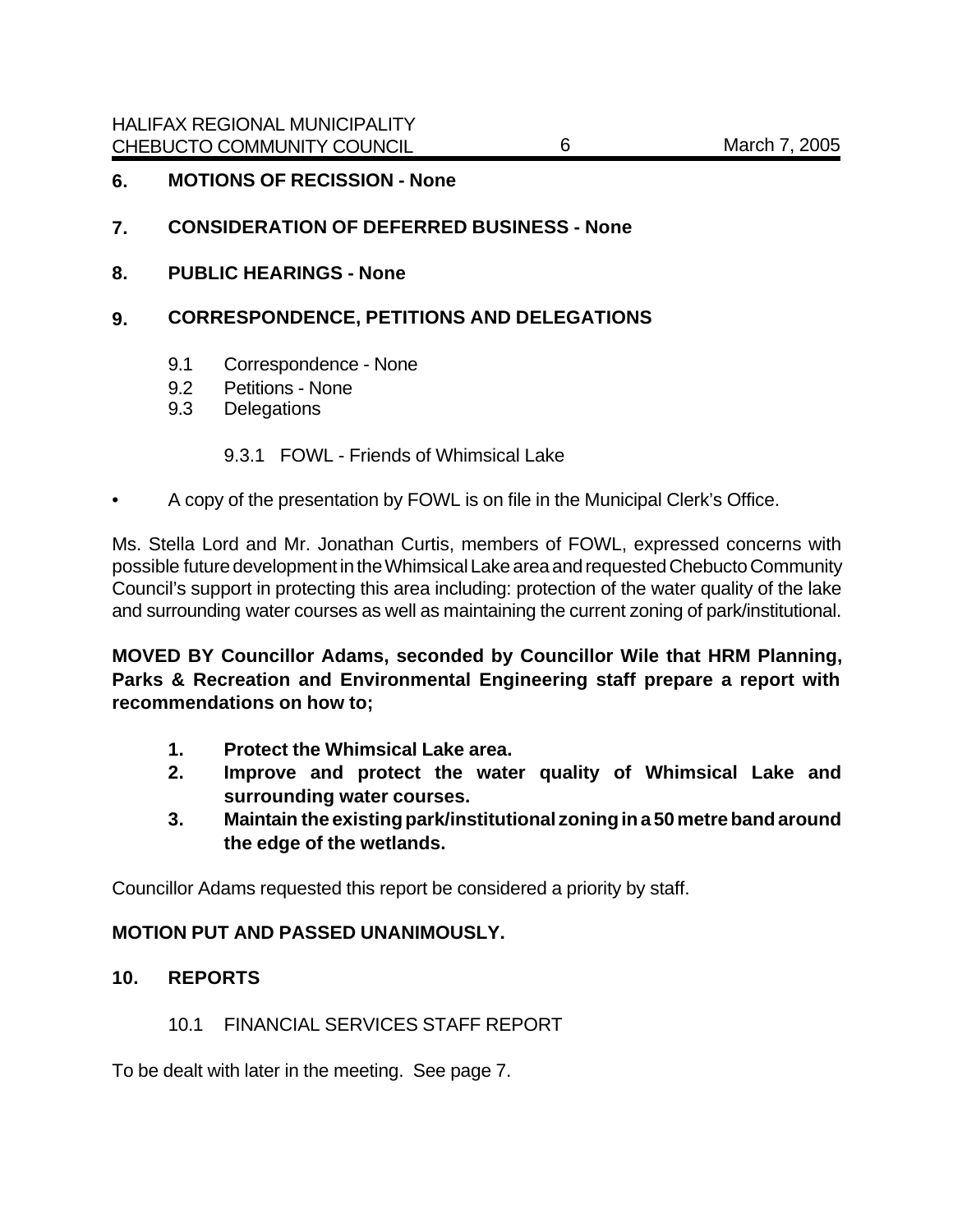### 10.2 STAFF REPORT

- 10.2.1 Case 00567: Development Agreement Lands of Butler Brothers Limited - Main Avenue
- ! A report dated February 28, 2005 was before Community Council.

**MOVED BY Councillor Walker, seconded by Councillor Adams that Chebucto Community Council move notice of motion for the proposed Stage I development agreement, appended as Attachment "A", to permit a mixed use residential development with public open space and to schedule a public hearing for April 4, 2005. MOTION PUT AND PASSED UNANIMOUSLY.** 

### **11. MOTIONS**

**MOVED BY Councillor Adams, seconded by Councillor Hum that Chebucto Community Council request a staff report from Planning Services outlining the process to change the zoning of Lot 3 Crown Drive, Halifax (PID #00299636) from R-3 (General Residential/Low Rise Apartment) zone to R-2P (General Residential) zone. MOTION PUT AND PASSED.** 

Councillor Adams left the meeting at 7:30 pm.

### **10. REPORTS**

- 10.1 FINANCIAL SERVICES STAFF REPORT
- ! A copy of the 2005-2006 Budget and Business Plans presentation is on file in the Municipal Clerk's Office.

Ms. Dale MacLennan, Director, Financial Services, presented the budget. Ms. MacLennan indicated there is a correction to be noted on page 5, the Education Tag in the 2004/05 shopping cart should read **\$72.6 million. The \$78,300,000 million showing is for 2005/06.** She responded to questions from the public. No further action required.

### **12. ADDED ITEMS - None**

**13. NOTICES OF MOTION - None**

### **14. PUBLIC PARTICIPATION**

No public speakers came forward at this time.